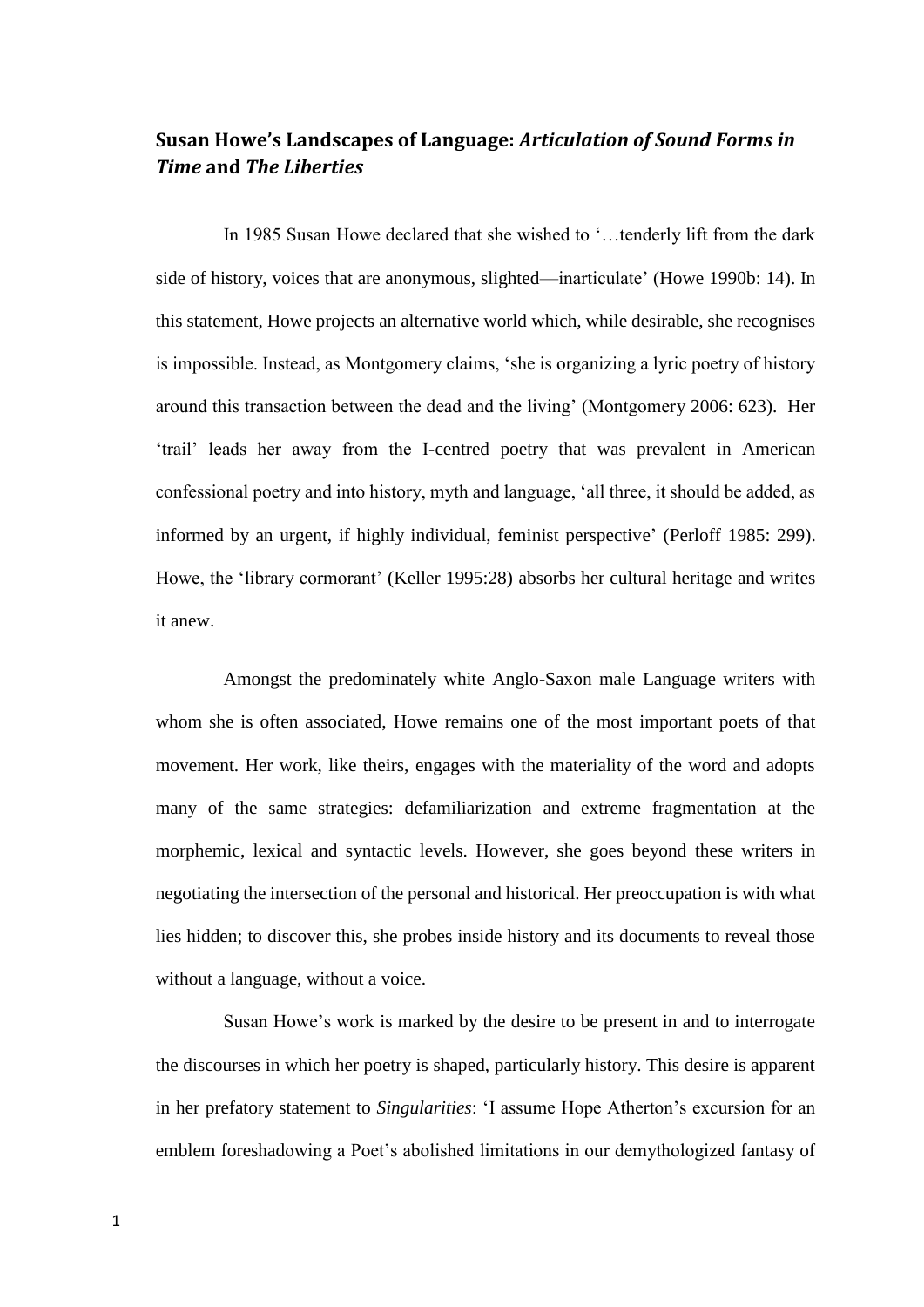Manifest Destiny' (Howe 1990c: 4). Howe aims anachronistically to reinterpret Manifest Destiny—the expansionist impulse that was borne out of the belief that the new Americans would take the forest and redeem the old world—in order to expose its illusory qualities.<sup>i</sup> To do so, she takes up the persona of Atherton as a pictorial and symbolical (though imperfect) representation, a 'foreshadow'. By adopting his 'excursion' (a journey, a running outward, an escape from confinement, and digression in route and in discourse), Howe as a poet is able to annul the sense of entitlement that Manifest Destiny has conferred. Reading and re-reading her sources, Howe's aim is to breathe new life into them, to recognise 'an other voice', to 'attempt to hear and speak it' (Howe 1990a: 192). Re-reading, and then re-writing these sources is a way to address issues such as: 'Whose order is shut inside the structure of a sentence?' (Howe 1985: 11) Her method is to 'release the coils and complications of Saying's assertion' and thereby enact 'an enunciative clearing' (Howe 1985: 11-12; 1993: 136). The word 'enunciative' is more than a synonym for articulation; Howe's project is to make a public declaration. The word 'clearing' relates not only to the doctrine of Manifest Destiny in terms of the pioneers who cleared the land as they moved westwards, but also to the removal of obstructions in order to elucidate. For Howe, one of these obstructions is syntax. It is impossible to return to the vantage point from which this history emerged; thus, the erasure of syntax can be seen as an erasure of origin.

The territory that Howe occupies is  $17<sup>th</sup>$  century New England; she positions words in the woods,<sup>ii</sup> or language in the wilderness and engages the poem as a 'contained social space' in order to reveal the 'secret' that is the myth that forms a nation's foundations. In a similar way to Charles Olson adopting the persona of Maximus, Howe adopts the persona of Hope Atherton (1646-1677) as the 'artist [poet] in America'iii (Howe 1990c: 4). Like Olson, Susan Howe is powered by a rage to know, but whereas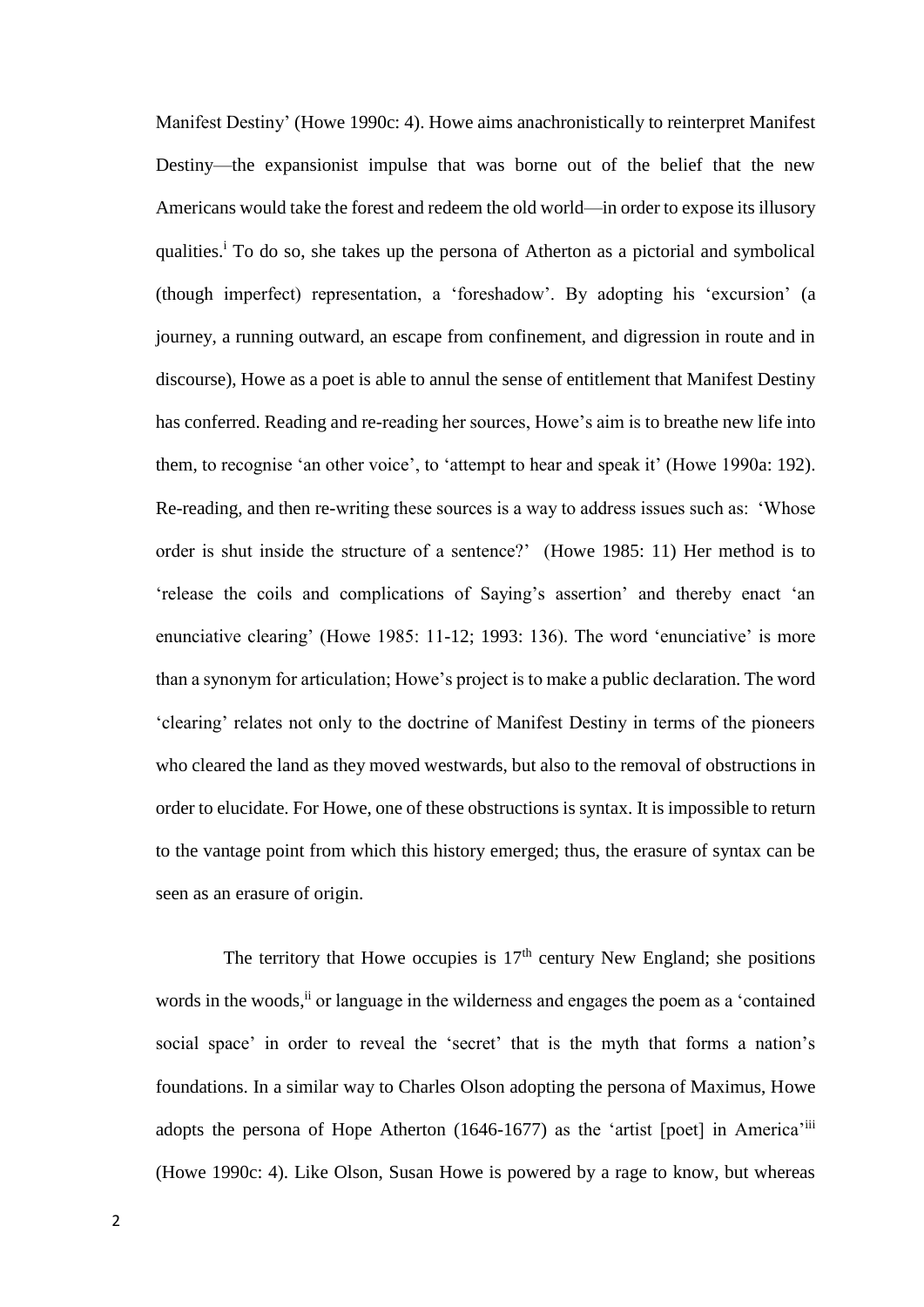Olson turned to history as well as other discourses in the conviction that there exists a way through language to arrive at a state of knowing, Howe develops a different trajectory, one which acknowledges that 'the content is the process' (Howe 1993: 166) or, as Cixous puts it: 'There is no closure, it doesn't stop' (Cixous 1989: 53). History cannot recover the whole truth; neither can writing, but by putting pressure on language, there is something a poet can do that a historian cannot in terms of clearing the field. Howe takes the concept of the open field not as the place experience enters, but as the experience(r) itself/herself: Hope/Howe.

There is a large body of critical work on Howe, including work by Marjorie Perloff, Rachel Tzvia Back, Rachel Blau du Plessis, Linda Reinfeld, Lynn Keller, William Montgomery, Stephen Collis and Peter Nicholls. There is also a large body of essays on poetics and praxis by Susan Howe, including some information about her method and intentions with regard to the poetry considered below. This article takes the view that a different set of tools is required to orient ourselves to what some writers refer to as 'postlinear poetry'. I call upon stylistics, in particular schema theory (Schank and Abelson 1977; Cook 1994), in order to create a dialectic between close analysis and context that will lead to a more nuanced sense of the way that Howe repositions language in the wilderness. Stylistics involves the systematic collection of data about the language of a text in order to draw new inferences or to support existing perspectives, thereby establishing connections between linguistic form and literary effect. I shall take as example texts Howe's 'The Liberties' and *Singularities*, in particular, *Articulation of Sound Forms in Time.* These works have been described by Collis as part of 'Howe's continuing excursus on the American literary wilderness' (Collis 2004).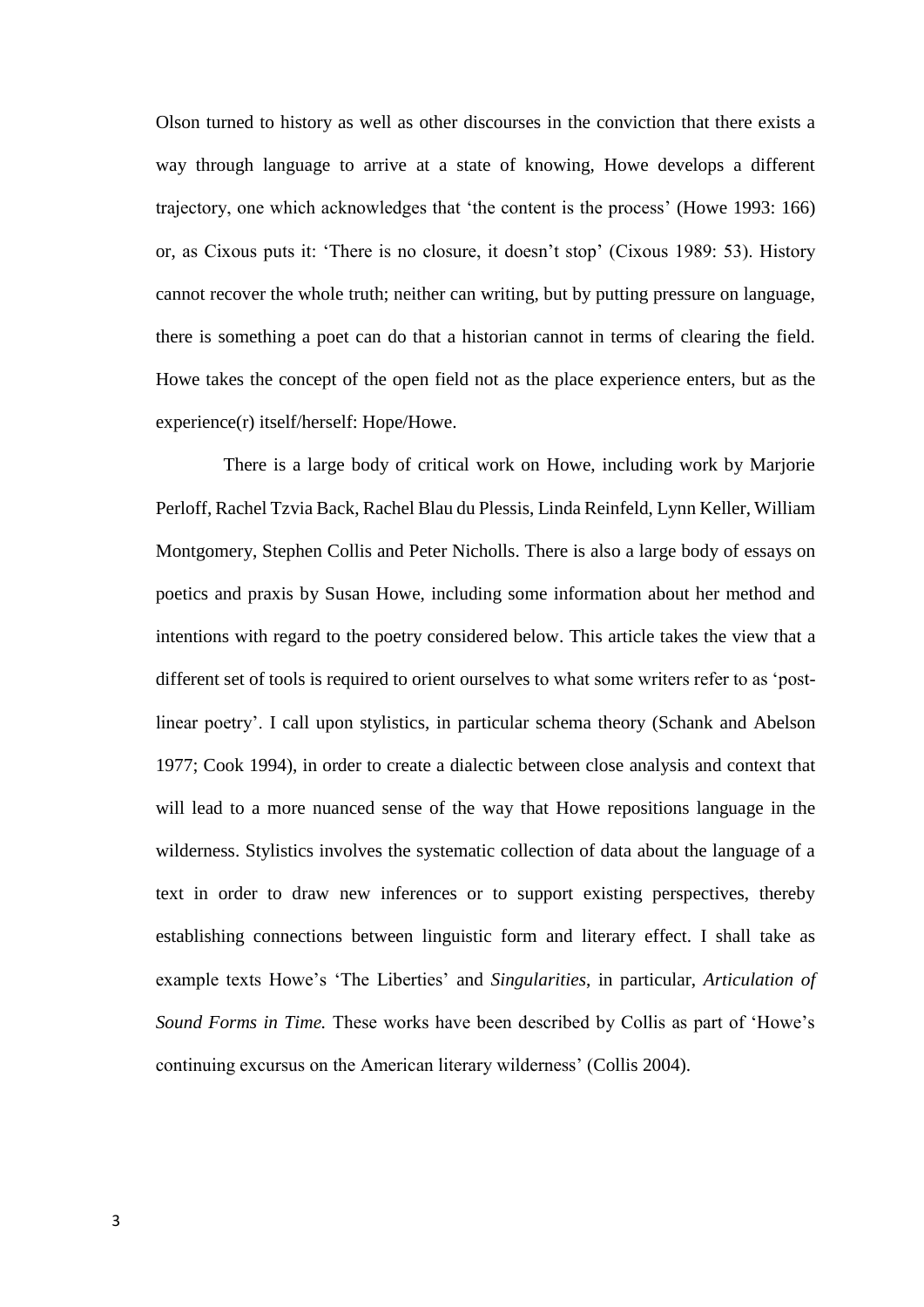#### **The Matter of Syntax: 'The Liberties'**

The matter of syntax is fundamental to Howe's process. Her exploration of the landscapes of language began in *'*The Liberties'. first published in 1983, and later republished in *The Europe of Trusts* (Howe 1990b). iv This long poem contains a preface; Section I with 'THEIR/*Book of Stella* and 'WHITE FOOLSCAP/*Book of Cordelia*'; Section II with '*God's Spies*; and Section III. It is primarily concerned with two women situated in the margin of history. It re-envisages Hester Johnson (Stella) and Cordelia from Shakespeare's *King Lear,* yet it is also a memorial to Howe's Irish grandmother, Susan Manning, after whom Howe was named. As in *Articulation*, here too '[p]ast historical figures are spectral to the writing self', but here 'their stories are 'framed through the trope of Ireland' (Vickery 2000: 179-80). In order to show that Howe's 'content is the process', I quote in full the opening poem, which appears just prior to Section I of 'The Liberties'. This analysis will reveal not only the way that Howe dissects syntax, but that she does so in order to interrogate the source of linguistic power in its various guises, as well as to locate the missing:

her diary soared above her house

over heads of

those clouds are billows below spume white tossed this way or that

wild geese in a stammered place athwart and sundered for the sea rose and sheets clapped at sky and sleep the straggler led the predator away (Say, *Stella*, feel you no Content Reflecting on a Life well spent?) Bedevikke bedl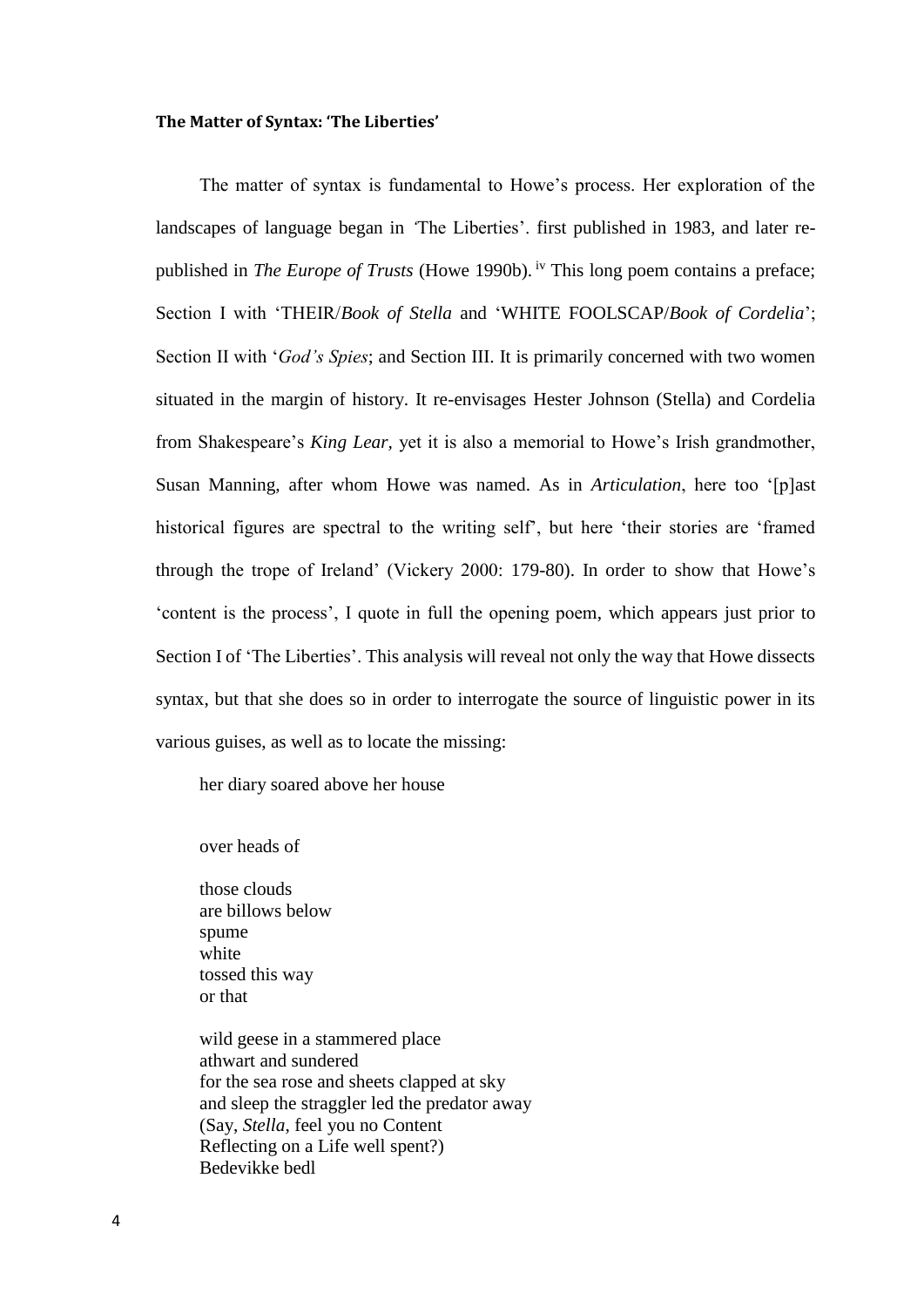bedevilled by a printer's error the sight of a dead page filled her with terror garbled version page in her coffin…. Do those dots mean that the speaker lapsed into silence?

Often I hear Romans murmuring I think of them lying dead in their graves. (Howe 1990b: 158) The author thanks New Directions for their permission to reprint this extract.

This poem introduces Jonathan Swift's amanuensis, Stella, born Hester Johnson in March 1680. In the preface 'FRAGMENTS OF A LIQUIDATION', Howe tells us that Stella met Swift at the age of eight, and he became her tutor. She then spent twenty-eight years of her life as his scribe and servant until her death. She had no official role in his life, and Swift, a bachelor, never asked her to marry him as far as we know. Whether she kept a diary or not is unknown, but Howe imagines there to be one. The freedom of her words soaring up to the clouds and merging with the sea is in counterpoint to the 'stammered' place, where 'a dead page' fills her 'with terror' and she lapses 'into silence'. This is signalled by the 'clouds' being both the grammatical object of a prepositional phrase and the subject of a new clause: 'clouds are billows'. Silencing is at the core of Howe's work; it appears first in the preface of *The Europe of Trusts*, 'THERE ARE NOT LEAVES ENOUGH TO CROWN TO COVER TO CROWN TO COVER: For me there was no silence before armies'—and again at the end as personalised pronouncement—'I wish I could tenderly lift from the dark side of history, voices that are anonymous, slighted inarticulate' (Howe 1990b: 9, 14).

There is a lack of agency in this 23-line poem quoted above, the sole example being a medium agent: the 'dead page' which 'filled her [Stella/Howe] with terror'. Howe has enclosed in brackets a quotation from Swift's poem 'Stella's Birthday March 13, 1726'— ('Say, *Stella*, feel you no Content / Reflecting on a Life well spent?')—but by placing the vocative 'Stella' in italics, Howe recasts it as a patronizing taunt. The unknown word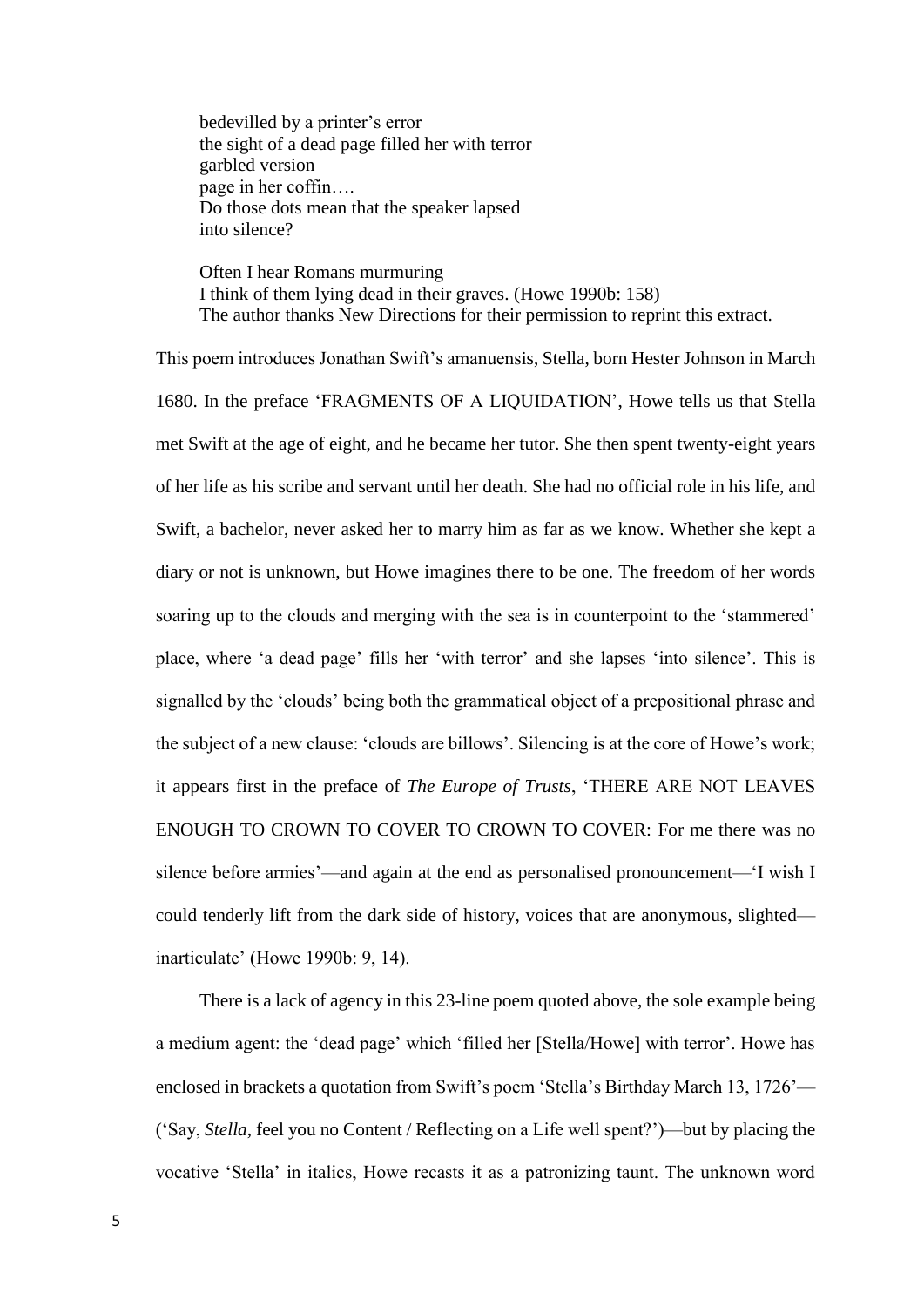'Bedevikke' suggests 'bedeck', which means 'to adorn', or 'bedet': 'a horseman's boy employed to carry his bags', or 'bedevil': 'to treat diabolically, with ribaldry or abuse'(*The Oxford English Dictionary* 2008), and seems to imply her inferior role in Swift's life. The final two lines are set apart both spatially and syntactically from the rest of the poem, as they are punctuated as a sentence with an initial capital letter. This material is cast in a different register, with a self-referential first-person pronoun and an assertion of closure, but what precisely is asserted is ambiguous.

Significantly, a preponderance of prepositional modifiers, especially locative, establishes place as a topic of concern. These prepositions also aid in giving the reader a mental picture or schema in which to locate Stella and measure her minor impact against that of Jonathan Swift. Of the 14 prepositional phrases used, half express location: 'above her house', 'over heads', 'in a stammered place', 'at sky', 'in her coffin', 'into silence', 'in their graves'. Most significant are the prepositions of containment (in/into): 'in a stammered place', 'in her coffin', 'into silence', 'in their graves'. These prepositions of containment struggle against those that semantically imply a change of location— 'above', 'over', 'below'—but containment, or enclosure, predominates. Moreover, there is a semantic field foregrounding the struggle with language: 'stammer', 'sheets clapped', 'a printer's error', 'a dead page', a 'garbled version', an ellipsis and lapsing into silence.

### **Foregrounding through Linguistic Deviation**

Semantic deviation appears from the opening line—'Her diary soared above her house'—which presents the first conceptual metaphor in the poem.<sup>v</sup> It is based on the dual notion that 'words are birds' and 'writing is up' (Lakoff and Johnson 1980). It evokes Claudius' line from *Hamlet*—'My words fly up, my thoughts remain below. Words without thoughts never to heaven go' (Shakespeare: Act III, Scene 3)--and is one of many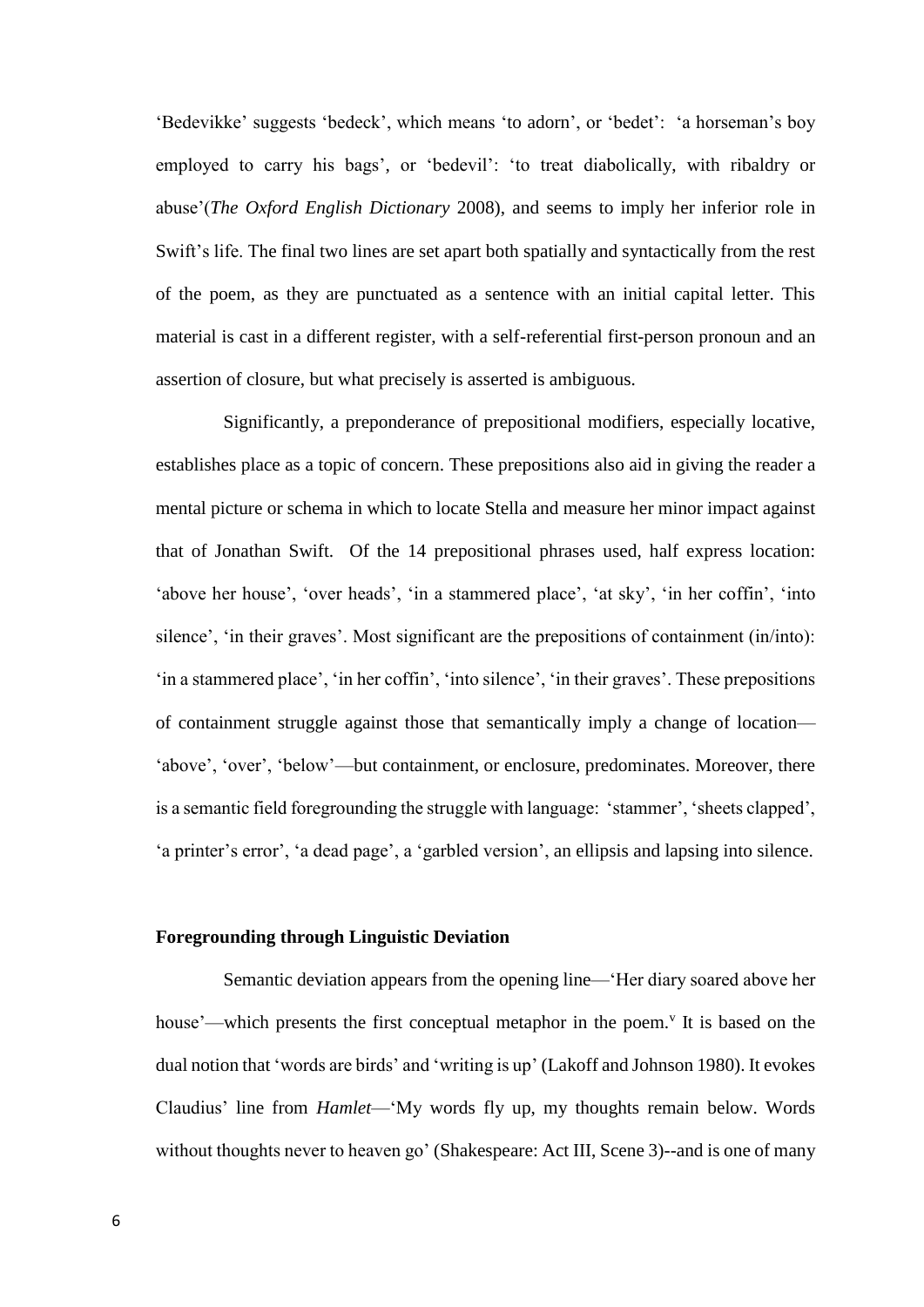bird references in the long poem. It is also one of many Shakespearean references (Wells and Taylor 1999: 675). Another semantic deviation occurs in lines 9-10): 'wild geese in a stammered place / athwart and sundered'. The term 'wild geese' was widely understood in Swift's time to refer to the Irishmen who fought as exiles in continental European wars, scores of whom died in such conflicts. These 'wild geese' were in reality 'athwart', as Stella is, following Swift around Ireland. The image of the sheets clapping at the sky suggest the wings of the departing birds, but also could refer to bedding hung out to dry and therefore imply women's domestic roles. Back interprets these sheets to mean the ashes of paper, suggesting that Stella's diary, if it existed, was burnt (Back 2002: 68). The juxtaposition of 'stammered' and 'place' is a deviant collocation, creating mild dissonance, as the verb 'stammer' requires a human agent; however, the reader conflates this reference with Stella, due to phonological parallelism. Importantly, the phrase links Howe's two central concerns: language and place. Thus, Howe's landscape of language allows for trains of associations to arise from linguistic units in order to accrue, expand, and revise.

#### **Language and its [mis]appropriation:** *Articulation of Sound Forms in Time*

*Articulation of Sound Forms in Time* was first published in 1987 as a chapbook and later re-published in *Singularities*, together with *Thorow* and *Scattering As Behavior Toward Risk* (Howe 1990c). The title, *Singularities*, derives from mathematics, as Howe explains:

The singularity…is the point where there is a sudden change to something completely else….It's a chaotic point…predation and capture…I thought this was both a metaphor for Europeans arriving on this continent…and a way of describing these poems of mine. They are singular works on pages, and grouped together, they fracture language; they are charged (Howe 1993: 173).

*Articulation* comprises three sections: the first is the prose account of 'The Falls Fight', in which Howe announces her aim in the work; the second, 'Hope Atherton's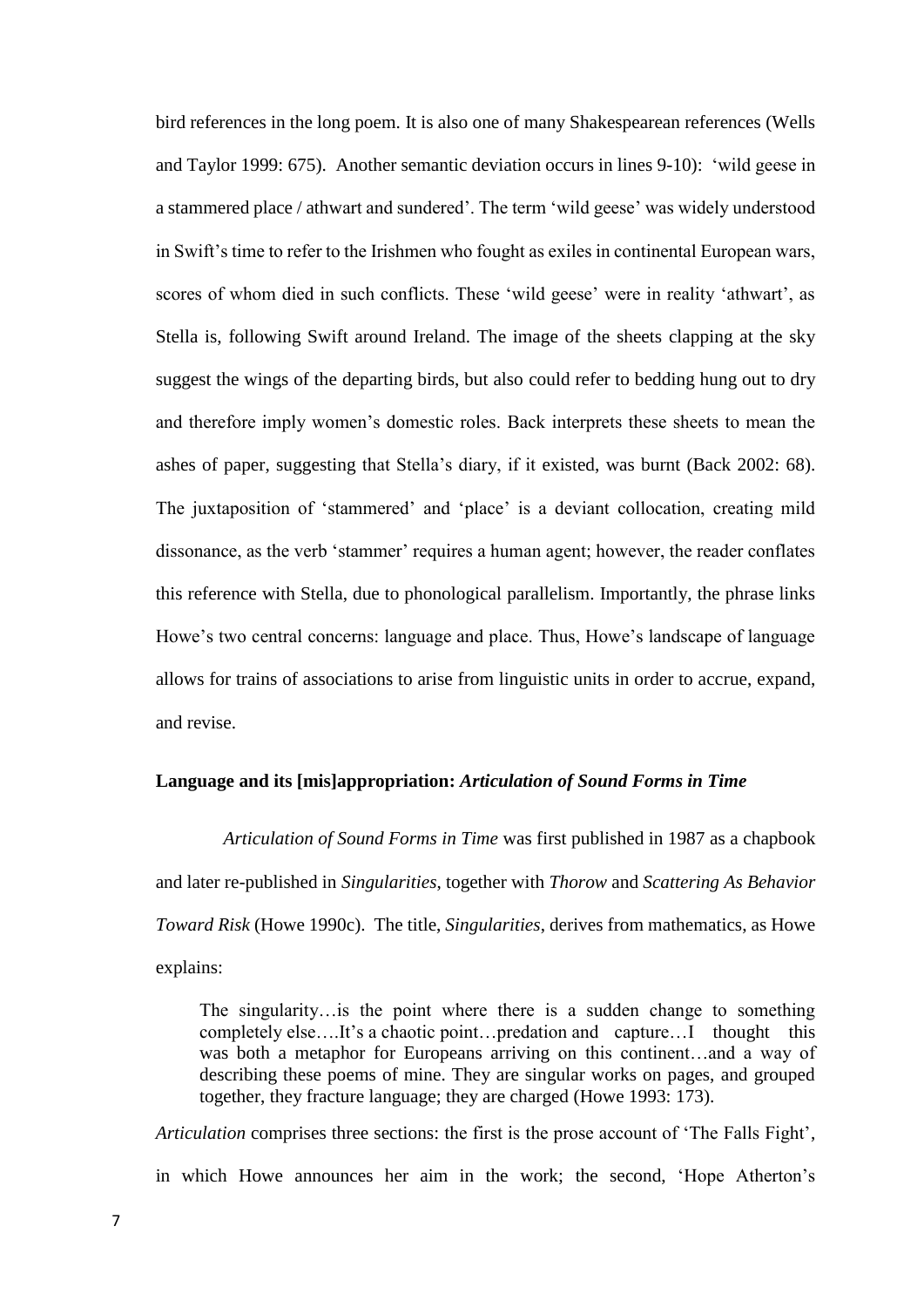Wanderings', is purportedly Hope's fractured account of his wandering through the wilderness. However, as a captivity narrative, it is a discredited account. We are told in an extract from a letter dated 8 June 1781, which appears prior to the second section, that Hope was never captured by the Native Americans, who were 'afraid and ran from him' (Howe 1990c: 5). The account certainly reads like the tale of someone 'beside himself'; however, in the final poem of the section, he seems to be restored. Section three, 'Taking the Forest', comprises 25 'articulations' or poems, which look conventional on the page (many are ordered into neat couplets), yet semantically 'broken and made strange by the history it seeks to articulate' (Reinfeld 1992: 127). As in section two, in section three also the final poem offers a lyric, first-person, consolidated account which has grown out of the previous incoherent testimonies of those banished or lost in the American wilderness. The individual poems in both sections, however, quickly cast off historical discourse. Ultimately the work is not about history, it is about how language has been misappropriated by history/his story. Hovering between sense and nonsense, the fractures reveal what has been hidden in those discourses that place primacy on coherence.

In both *'*The Liberties,' as discussed earlier, and *Articulation,* Howe explores the possibilities embedded in a name—here 'Hope' Atherton, where Hope is normally a woman's name. In the preface to the poems, Howe reminds us that '[i]n our culture Hope is a name we give women' (Howe 1990c*:* 4). Schultz asserts that: 'As if by fiat, she begins an American epic of reduction and reconstruction through a simple linguistic sex-change operation.... "Hope" for the American poet…becomes a feminine aspiration' (Schultz 1994). With the substitution of a single letter, Hope becomes Howe. While, as a name, Hope is a proper noun, as a common noun it can refer both to the 'expectation of something desired', but also to 'a piece of enclosed land in the midst of fens or marshes or of waste land generally' (*The Oxford English Dictionary* 2008). Such landscapes are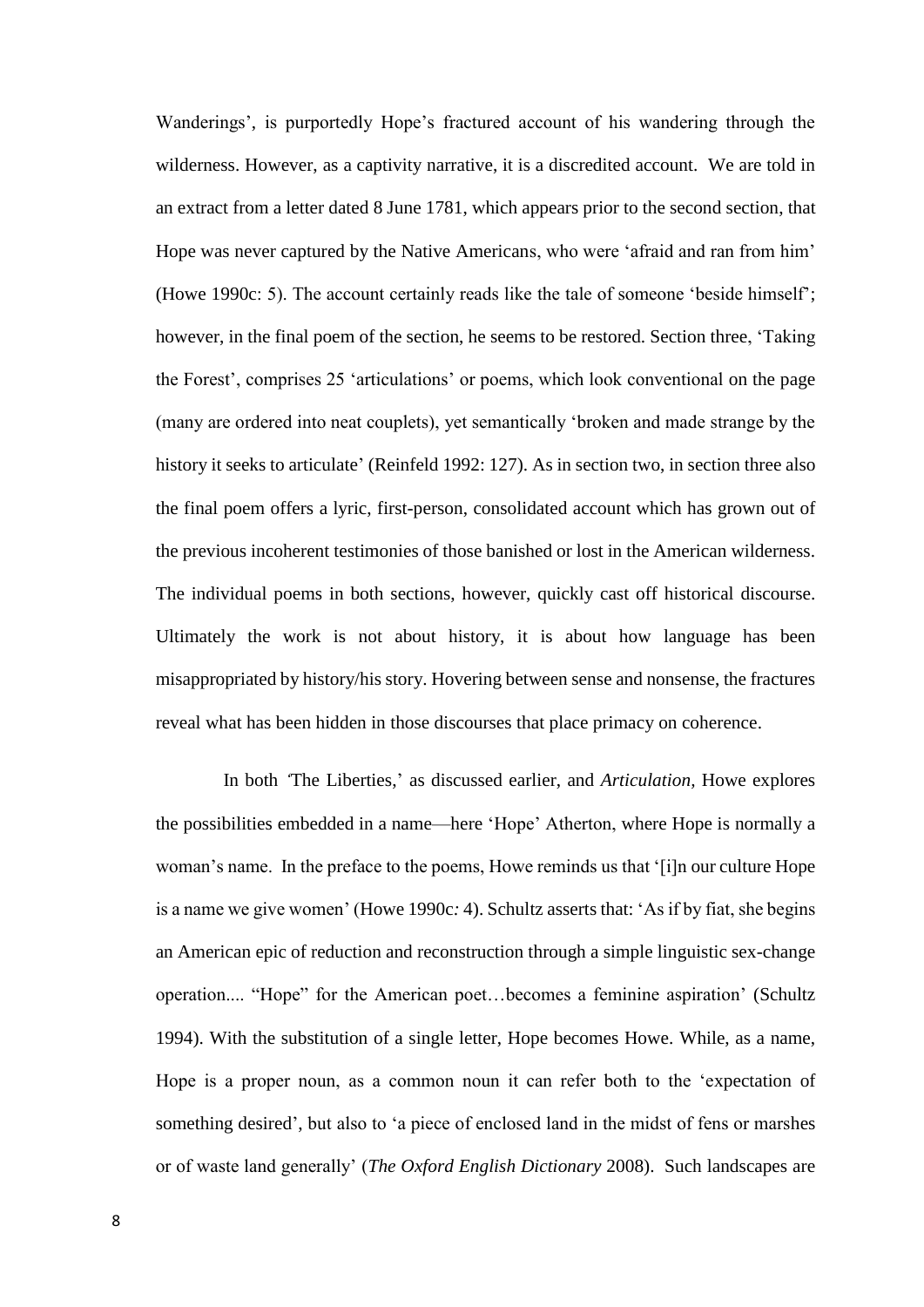significant to Howe; they enable her to write against the pastoral tradition in order to explore issues of settlement and misappropriation, both of land and of language. Howe's entanglement with historical narratives relates to the late  $20<sup>th</sup>$  century concern in American poetry about those who appropriate language as enclosure—to thwart, to silence, to liquidate or remove from historical record. In *The Birth-mark*, Howe writes:

I am trying to understand what went wrong when the first Europeans stepped on shore here…Isn't it bitterly ironic that many of them were fleeing the first devastation caused by the enclosure laws in Britain, and the first thing they did here was to put up fences (Howe 1993: 164).

For Howe, the matter of enclosure is also a feminist issue, as evidenced by her interest in captivity narrative. She writes in relation to the Puritan Mary Rowlandson that even 'the beautiful Connecticut River is just another barrier to get across. Rowlandson's apprehension of nature is an endless ambiguous enclosure' (Howe 1993: 96). $\mathrm{v}^i$  Howe's move is to penetrate the language of enclosure, to get to the interior. In *Articulation*, there is a cryptic reference to 'M' and 'R' in poems three and four of 'Hope Atherton's Wanderings', which Vickery sees as 'iconic ciphers of identity' referring to Mary Rowlandson (Vickery 2000: 185). In a 1985 article she wrote for *Temblor*, Howe states that such narratives as Mary Rowlandson's are 'a microcosm of colonial imperialist history, and a prophecy of our contemporary repudiation of alterity, anonymity, darkness' (Howe 1993: 89). Using prosopopoeia (the rhetorical device of speaking as another person), she rescues the lost or disenfranchised; she even rescues language itself. Her aim is to reflect the subject (be it Stella in 'The Liberties' or Hope Atherton and Mary Rowlandson in *Articulation*) not as a subject of alienation, but as an exemplar of what can be called 'the pre-reflective dimension of experience'<sup>vii</sup> (Mildenberg 2008: 261). By foregrounding these historic personae as reflective subjects, Howe's pre-reflective self hovers in the background. Howe's pre-reflective self then is experienced by the reader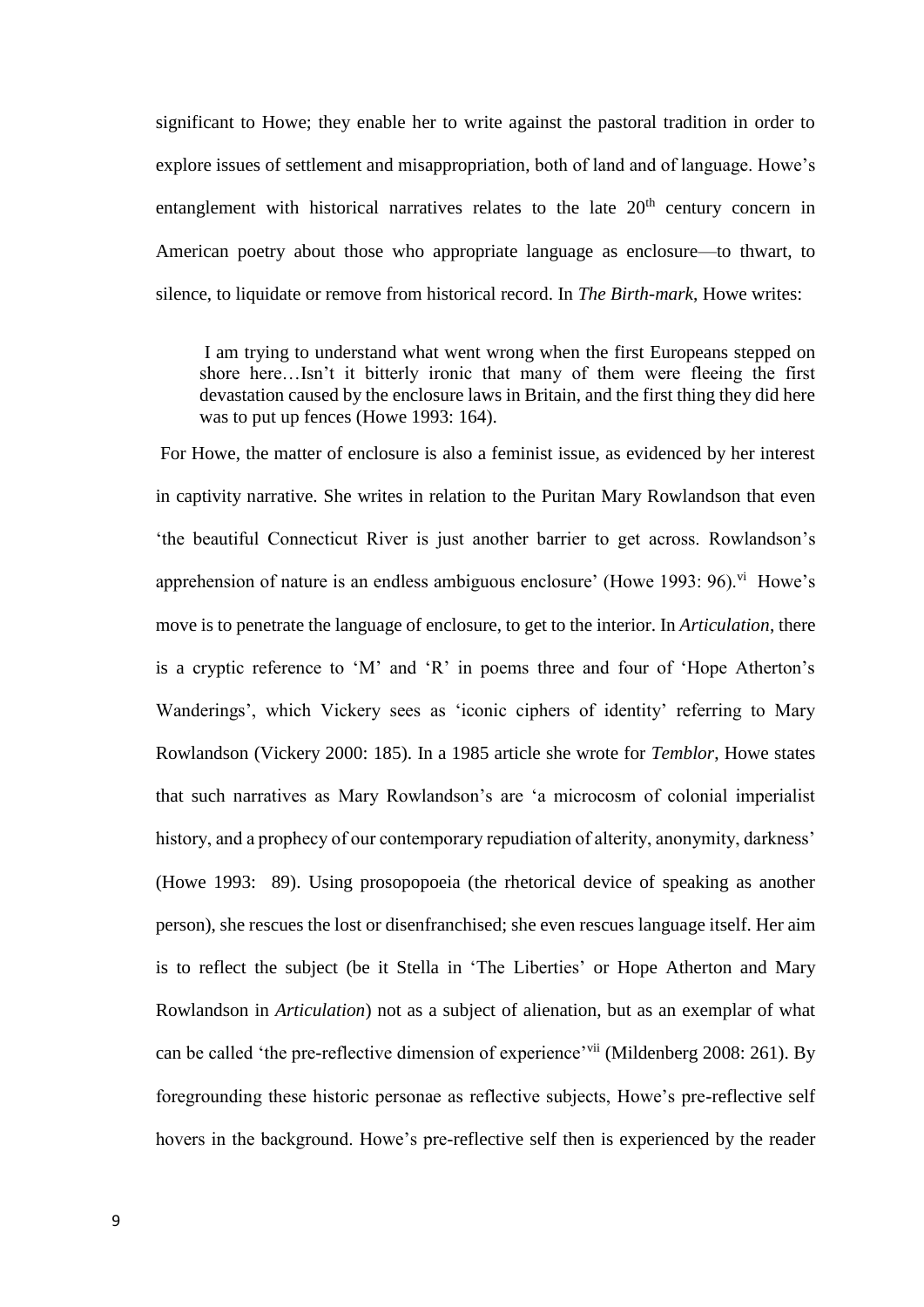through the subject-personae without any conscious reflection on herself. As I will show, these are key aspects of Howe's linguistic radicalism.

# **'Taking the Forest': A Radical Poetic Praxis**

The resistance to syntactical and logical closure in Howe's poems exemplifies a radical poetic praxis*,* particularly in the third section of *Articulation.* In a sense, it could be said that, in this section, Howe abandons history because she abandons discourse. Here is the first of 25 poems which comprise this section:

| $\mathbf{1}$   | Corruptible first figure               |
|----------------|----------------------------------------|
| $\overline{2}$ | Bright armies wolves warriors steers   |
| 3              | scorned warning captive compulsion     |
| 4              | Love leads to edge                     |
| 5              | Progress of self into illusion         |
| 6              | Same and not the same                  |
| 7              | Cherubim intone their own litany       |
| 8              | Universal separation                   |
| 9              | -Distant coherent rational system      |
| 10             | Vault lines divergence                 |
| 11             | Atom keystone                          |
| 12             | Parmenides prohibition                 |
| 13             | End of passageway perceive surrounding |
| 14             | Consciousness grasps its subject       |
| 15             | Stumbling phenomenology                |
| 16             | infinite miscalculation of history     |
| 17             | Great men thicker than their stories   |
| 18             | sitting and standing                   |
| 19             | to mark suns rising and setting        |
| 20             | Ridges of sand rising on one another   |
| 21             | Mathematics of continua                |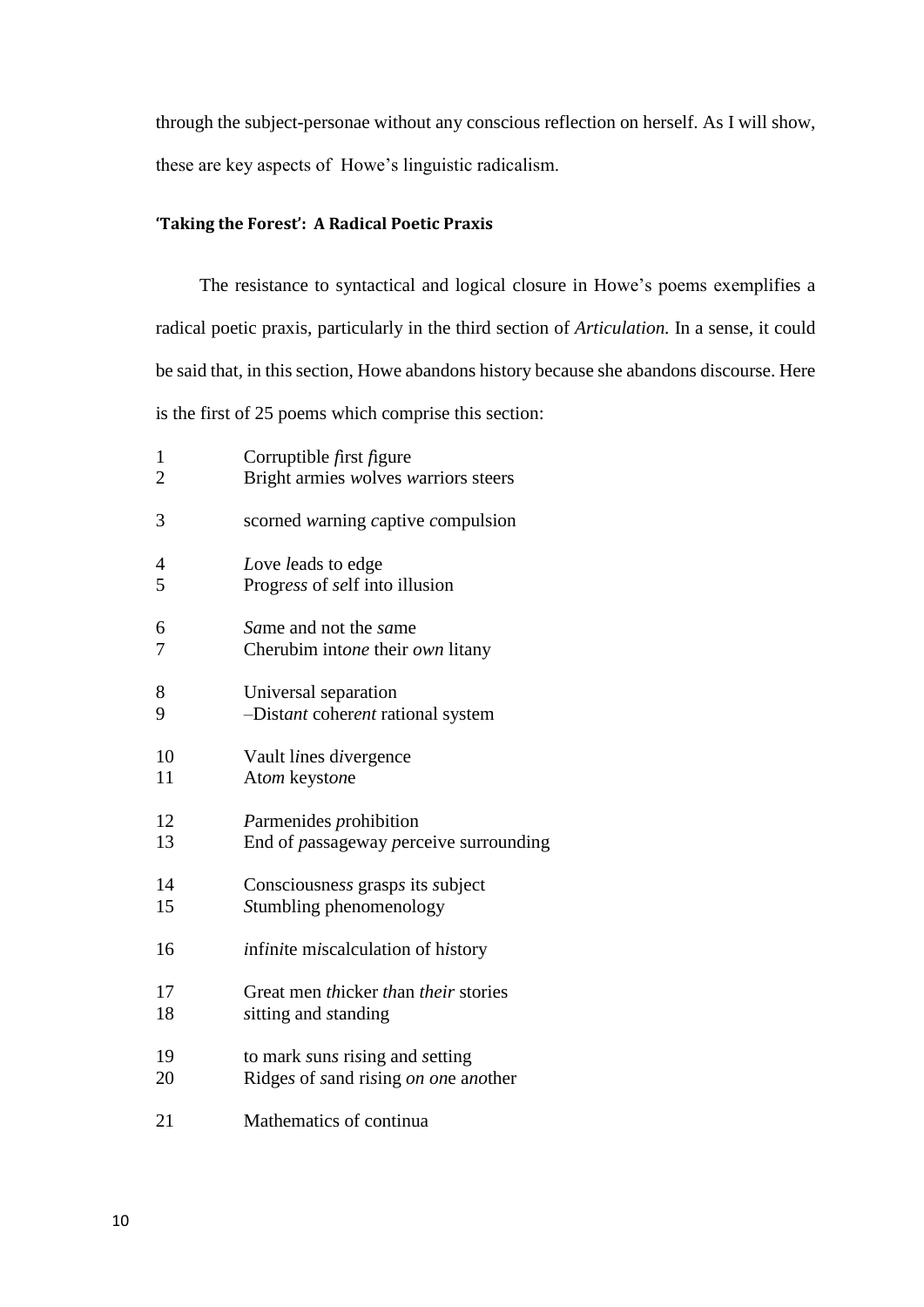- 22 *f*athomless in*f*initesimal *f*raction
- 23 *s*abbatical *s*afety beyond *s*even
- 24 Empty arms *c*loud *c*ounterfeit
- 25 antecedent terror stretched to a whisper (Howe 1990c*:* 17; emphasis mine)

The author thanks Wesleyan University Press for their permission to reprint this extract.

On the page, the poem looks conventional, but when we examine it more closely, we see that it is not. Who is speaking? The text is marked by absent referents, ambiguous syntactical relationships, virtual non-existence of articles, absence of a subject/speaker, but, as my italicizing demonstrates, sound matters. Alliteration, assonance and consonance are used as devices to form the poem's soundscape. Howe creates what Back terms a 'sphere of sound' (Back 2002: 48); sound repetition is played off against syntactic 'stuttering'. Note the frequent clusters with strong sound patterning: alliteration ('first figure'; 'wolves warriors'; 'thicker than their'), assonance ('on one another'), slant rhyme ('Distant coherent') and consonance ('warriors steers'). Syntactically, these are not sentences broken into lines; instead, we have lines comprised almost exclusively of phrases or other fragmentary elements. The phrase is Howe's unit. Missing in all but three of the lines (or possibly four—line 10 is ambiguous) is the clause, with a subject and a predicate. By removing the verbs, Howe is getting rid of tense and aspects—those functional elements of language that situate it in a diachronic-logical position from which context can be processed and understood. However, the phonetic patterning weaves a kind of coherence into the text, and the reader may begin to perceive through what Montgomery calls 'the gradual accumulation of small utterances' some semblance of meaning (Montgomery 2006: 628). For example, a trace template forms in the reader's mind by hearing the repetitions of particular patterns of sound, such as the consonance of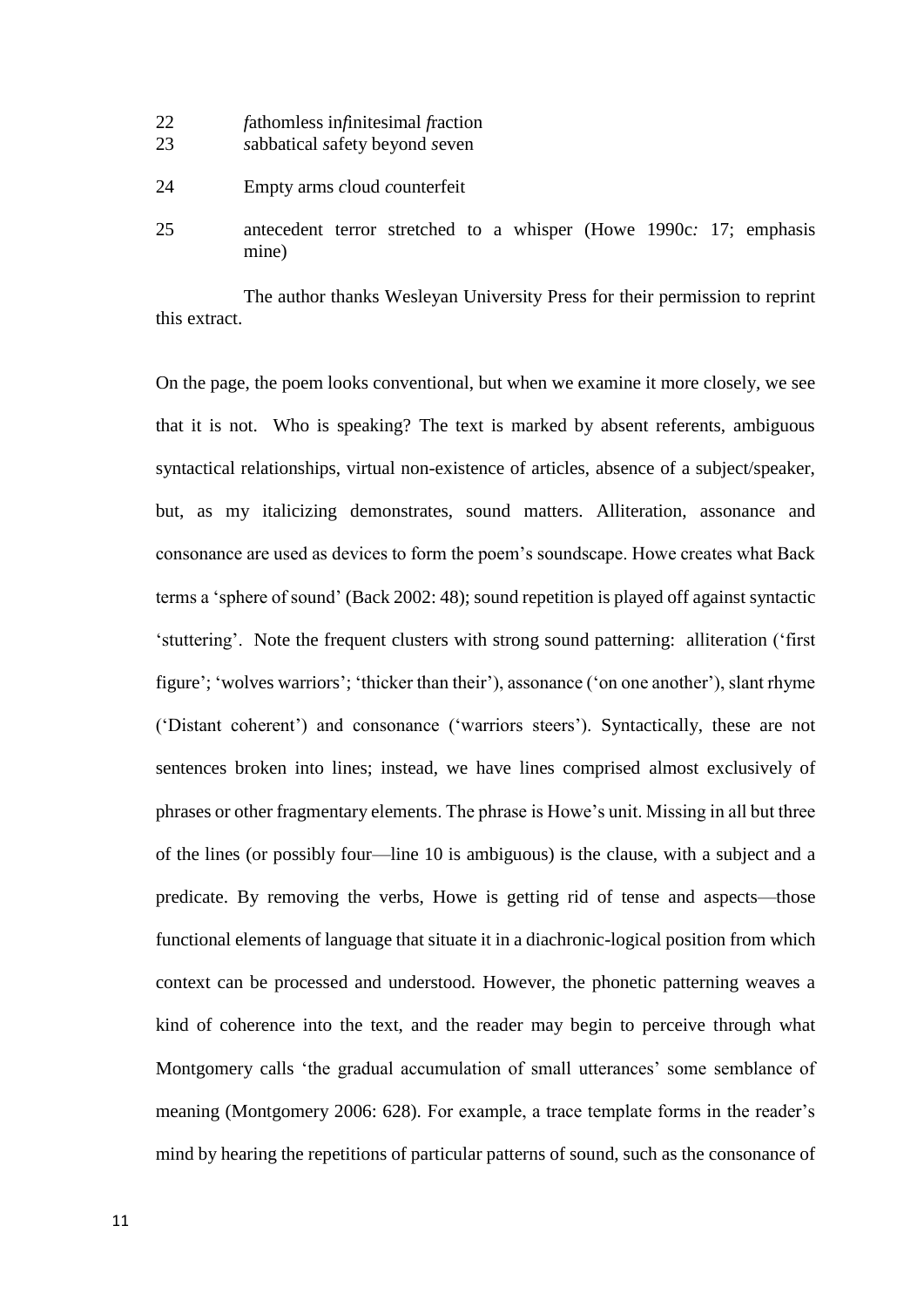'Distant' and 'coherent' (line 9), and the alliteration of 'Parmenides prohibition' with 'End of passageway perceive' (lines 12-13). The phrase 'fathomless infinitestimal fraction' (line 22) suggests that western rational systems of thought (the semantic fields of 'Taking the Forest' embrace philosophy, mathematics and architecture) have led to separation and destruction, a 'terror stretched to a whisper' (line 25). The alliterative phoneme ð of 'Great men thicker than their stories' (line.17) associates with the common phrase 'thick as thieves', alluding to Section II of 'The Liberties'. 'God's Spies', where Cordelia and Stella utter:

TOGETHER: Robbery. TOGETHER: They murdered each other. TOGETHER: Of course. Always. TOGETHER: Wide of the mark. (Howe 1990b: 188)

It is useful to investigate this innovative writing with reference to cognitive features through the perspective known as cognitive poetics, particularly schema theory, which emphasises the primacy of the reader in the experience of literary reading. Cognitive poetics offers insights into both the psychological and linguistic aspects of literary reading, shifting the focus from interpretation—whether that of the author or that of the critic—to the basis of these aspects in textuality. Textuality concerns both the material text as object, but also the connections the reader makes between stylistic features and felt experience. The complex interplay between word and grammar, world and ideology evident in these poems is connected to Language writing and contemporary verse culture more generally, and cognitive poetics offers the potential to account for the effects of the syntactic experimentation and ideologies of this writing.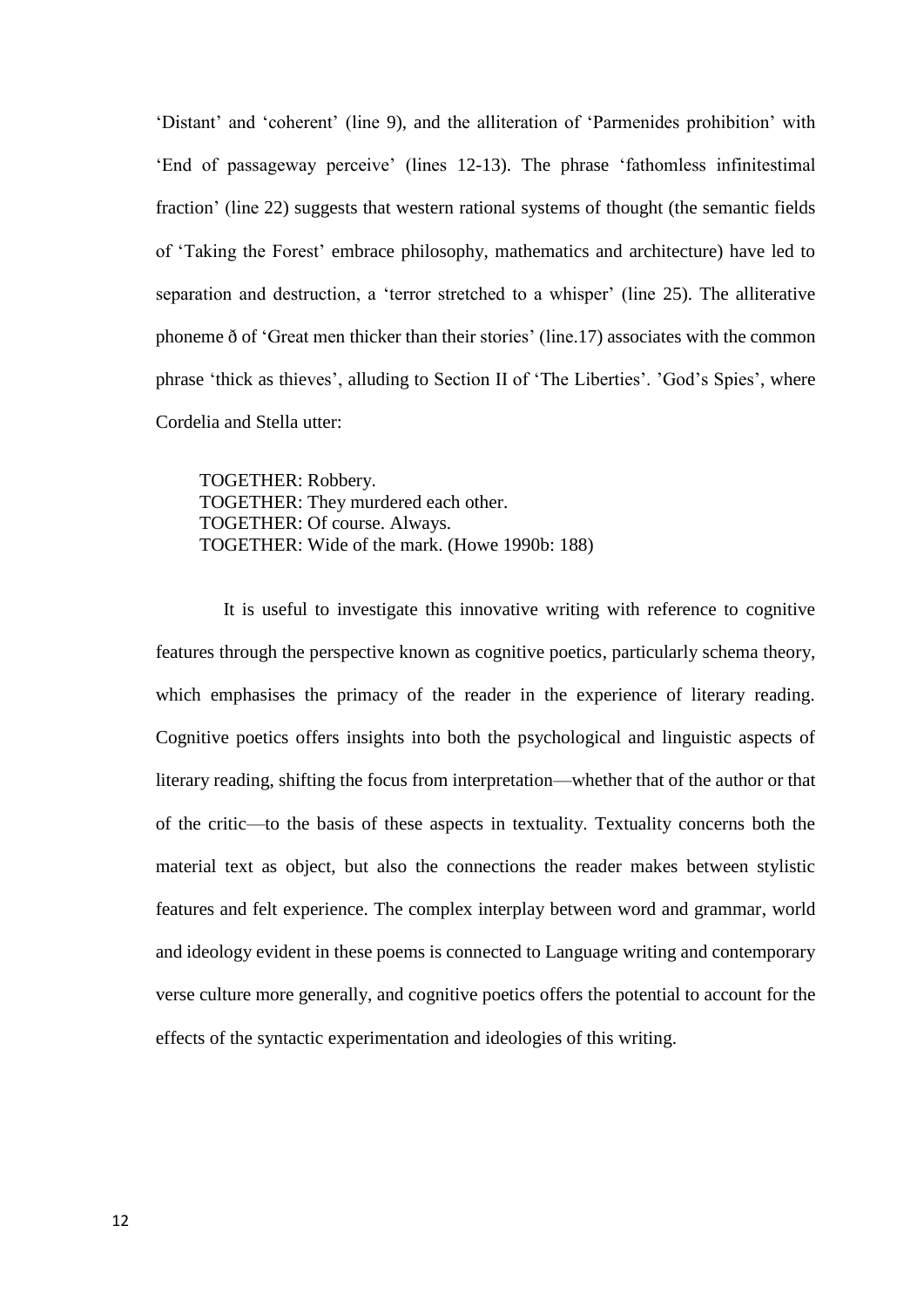### **Schema Theory: Reading through Cognitive Poetics**

Schema theory is based on the assumption that we make sense of new experiences based on pre-existing ones. Schema refers to background knowledge that each person possesses in regard to people, places, situations and events. Schema theory was developed by artificial intelligence research and psychology. Schank and Abelson developed the notion of 'script' to account for the way memory retains knowledge of familiar events (Schank and Abelson 1977). Scripts are structures that contain a sequence of events in a particular context. They define particular situations with which we are familiar, and thus are crucial in providing connectivity. They are based on specific, detailed knowledge about situations we have experienced and stored. When a text makes reference to a familiar script, all the reader need do is fill in the missing parts. However, problems may arise when a reader lacks the world knowledge to make these connections, or when the connectors (for example, syntax) are missing. The smooth operation of scripts can be blocked by interferences or distractions, which may prevent normal continuation of a script, in which case the reader may try to supply the missing connective information, tolerate the error and carry on, or abandon the activity. Language poetry, generally, challenges this smooth operation.

In Schank and Abelson's framework, a script is a specific but accessible framework of knowledge, whereby readers will share knowledge related to a particular schema. A reader might activate a 'predator/captive' schema in order to make sense of the text. As mentioned earlier, the poetic persona in *Articulation* is constructed as captive (Hope Atherton, Mary Rowlandson). The use of the present tense throughout 'Taking the Forest' indicates the time of events, while simultaneously highlighting the persona's perception of them. Definite reference, used sparingly, reflects the personal nature of the discourse situation and primarily introduces referents which are 'given' for the poetic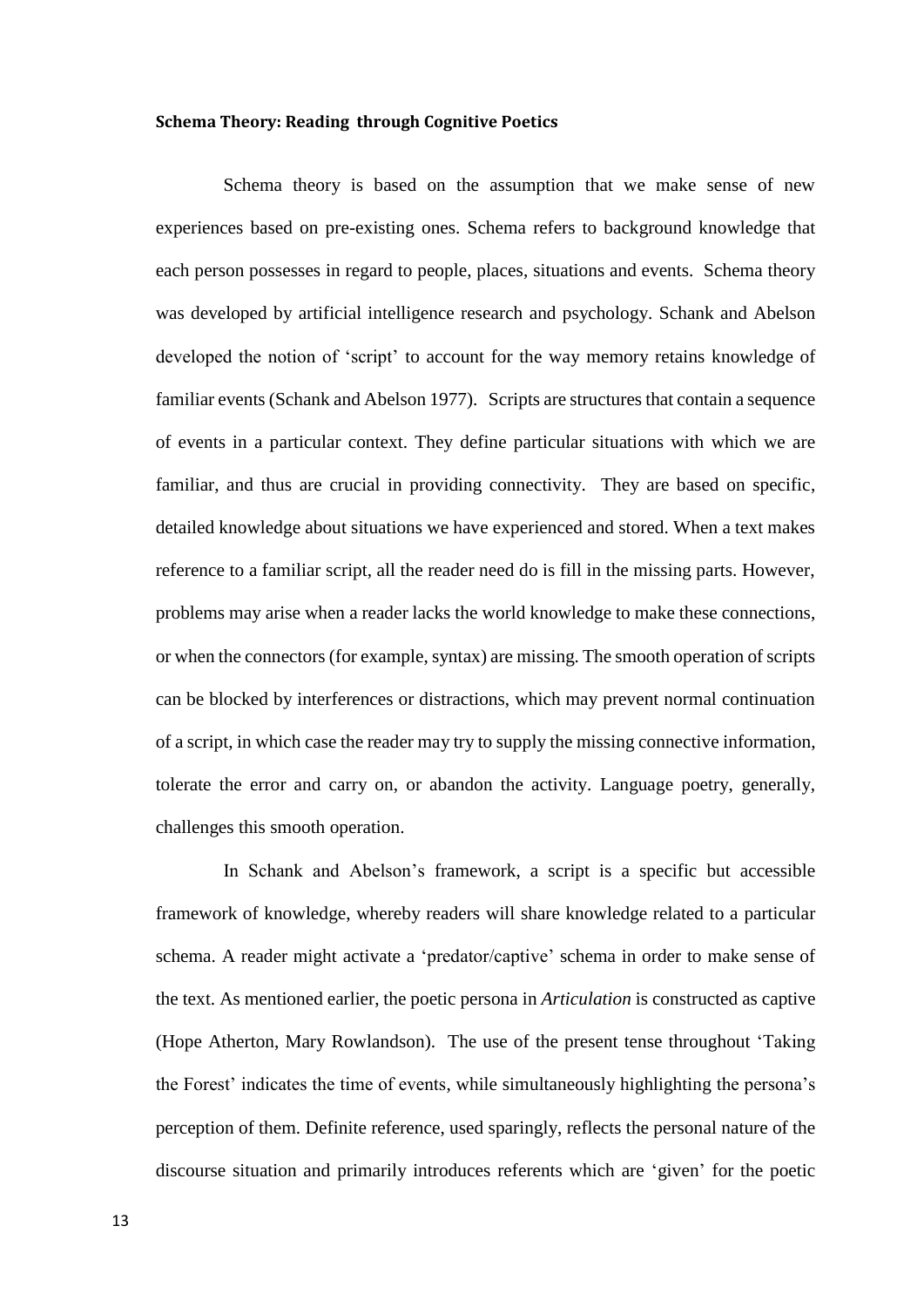persona but 'new' for the reader. Definite reference tends to relate to elements of the schema concerned with location (the sky, the house, the woods, the hill) and thus forms the background. Taken together, the definite noun phrases indicate schema which are active for the poetic persona and which readers need to activate.

In the opening poem of 'Taking the Forest' quoted above, a semantic field is formed with reference to thinking—'Distant coherent rational system', 'Parmenides prohibition', 'Consciousness grasps its subject', 'Stumbling phenomenology'—and mathematics: 'infinite miscalculation', 'Mathematics of continua', 'fathomless infinitesimal fraction'. Taken together, these suggest that phenomenological understanding has been hidden by the dominance of scientific and mathematical practices. These associative chains are foregrounded and connect the personae of the poem to themes and concerns.

The settings and events in 'Taking the Forest' to some extent can be accommodated within the schema model. Descriptions of the physical scene evoke the passage of time— 'suns rising and setting' (poem 1)--and location—'Mountains pitched over to westward' (poem 3). Social relationship is evoked with reference to 'Great men' and 'warriors' (poem 1), 'spectators' (poem 5), 'messengers' and 'sharpshooters' (poem 7), 'captive' (poem 11) and 'Assassin' (poem 12). Political entities are evoked by 'Commonwealths' (poem 5) where 'Latin ends and French begins' (poem 22). The goal, if one can be identified, might be to 'prosper our journey' (poem 4). The main function of schemata is for readers to form predictions about what is likely to occur. So, while these details may facilitate the activation of a 'journey' schema with predator/captive roles, the absence of syntactic connectors frustrates the reader's ability to infer what is not explicit. Consequently, while Schank and Abelson's model of script can be used to show how the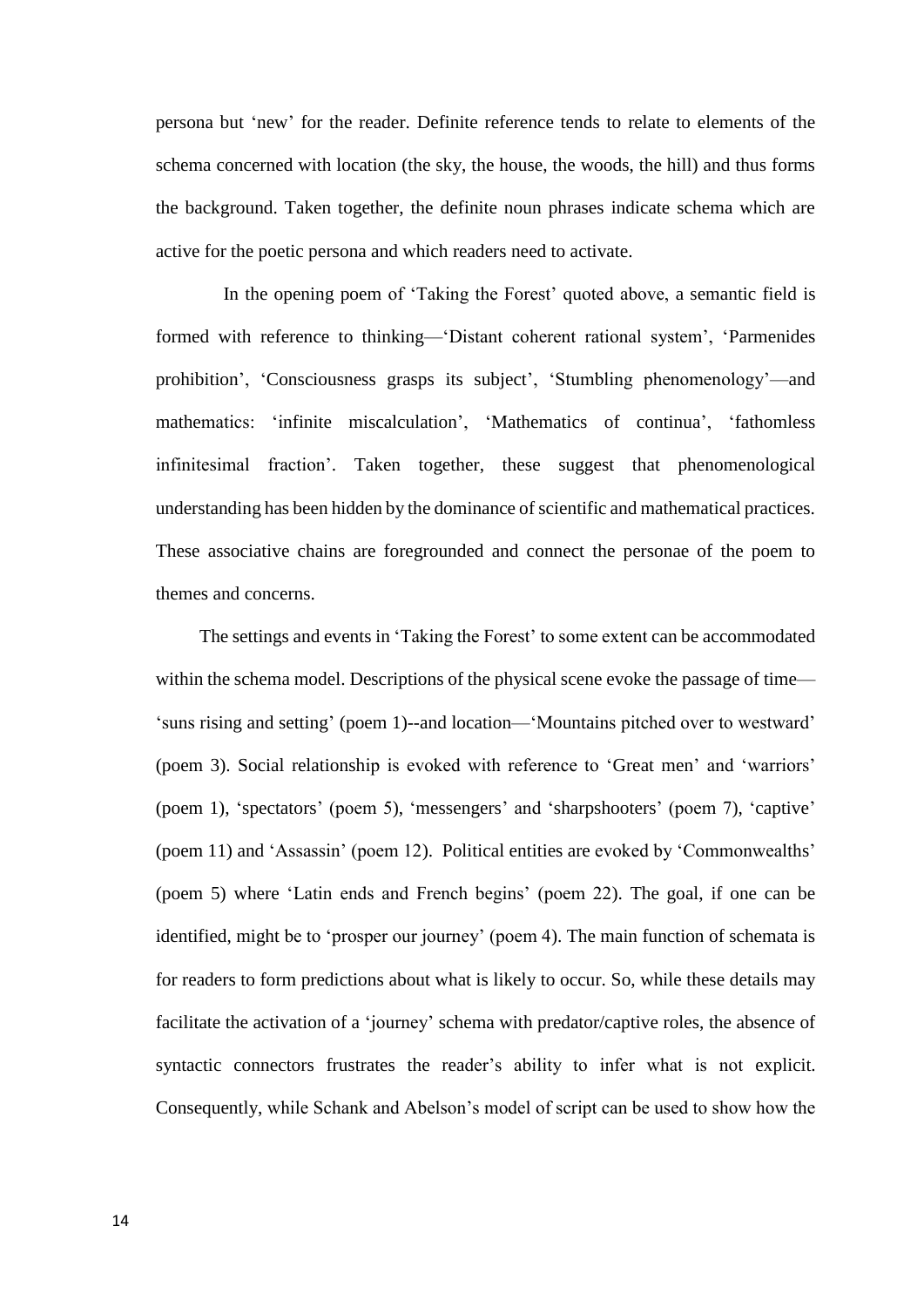instantiation of such knowledge can help us to process the text, the text itself does not submit easily to such measures.

As we have seen, *Articulation* depends on the activation of schemata having to do with history, voicing and conceptualizing. The poem evokes an incongruous configuration of schemata, and therefore projects a complex and unstable view of reality. The people and events in the poem can be related to each other on the basis of shared knowledge. Howe establishes the persona of Hope Atherton, but she also connects Hope's story to a female entity or entities—'the artist in America' in the first section- which we might read as Howe herself. As readers, we try to connect these scenes to a larger structure. Moreover, Hope as a captive evokes other captivity narratives, specifically that of Mary Rowlandson, who is alluded to here. In 'Taking the Forest' the word 'face' appears often: 'Shuttle face lost' (poem 2);'by face to know helm' (poem 3); 'Face of the voice of speech' (poem 3;'Puck's face of earth' (poem 5);'Smoke faces separate' (poem 6);'Face to visible sense gathers moss' (poem 12);'Face to fringe of itself' (poem 13) 'Face answers to face' (poem 16); 'Face seen in a landscape once' (poem 24). These faces share a particular setting, a wilderness. They also mostly share a social role as women and mothers: 'Mothers from their windows look' (poem 2); Sarah and Rachel and 'Straw mother' (poem 4); 'Mother my name' (poem 8); 'Mother and maiden' (poem 9); 'Eve or Embla' (poem 18); 'Little figure of mother' (poem 24); 'she is and the way She was' (poem 24). Further activation of our knowledge of the text world may help us to identify the 'goals' or connections between these women who populate the poem. Sarah and Rachel are biblical figures, whose contribution was motherhood—giving birth to sons. Rachel experienced a long period of barrenness before giving birth to her sons, before 'God opened her womb' (Genesis 29:31). Embla, like Eve, is the first mother in Norse mythology; her name means elm and she is associated with woods/trees. Besides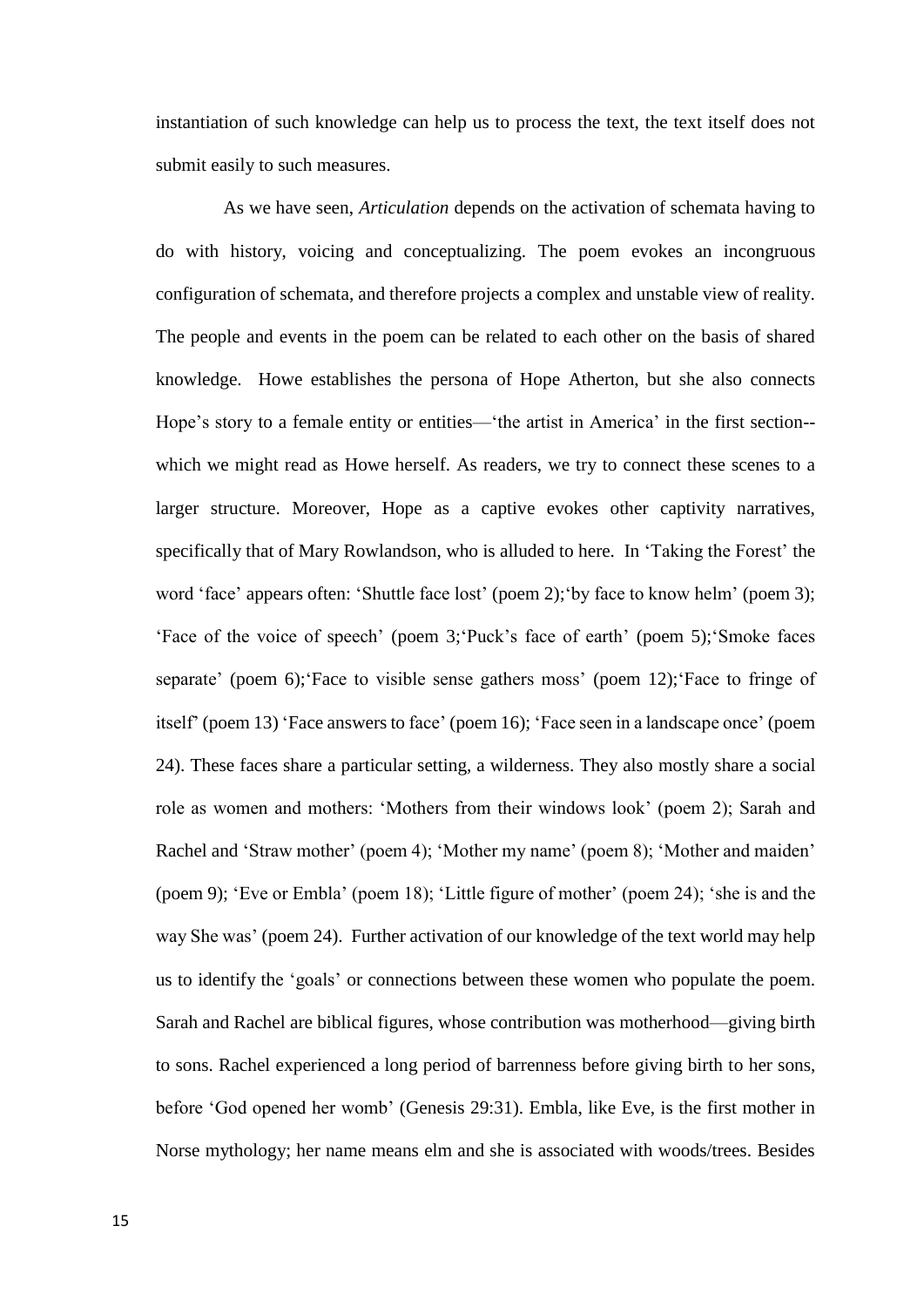Mary Rowlandson, the other significant historical female presence is Anne Hutchinson, a Puritan spiritual advisor who participated in the Antinomian Controversy. Anne Hutchinson, Howe writes in *The Birth-mark*, was 'banished by the founders of the Massachusetts Bay Colony, then murdered in the natural wilderness by history' (Howe 1993: 4).

The final poem in 'Hope Atherton's Wanderings', discussed earlier, invites the reader to perceive parallels between real people and events and other areas of experience, particularly 'the artist in America'. Howe as poet, then, achieves what the historian cannot. By fracturing the language in which history is written, she fractures the myth history conceals and reveals the hidden voices.

# **Conclusion**

One of the enduring features of Language writing is that it invites the reader to be a co-participant. The theories and methods of stylistics offer one route for the reader to engage with this poetry. It makes the implicit explicit; it reveals what is at stake. By suspending the connection between words, Howe seems to suggest we might do better, if we can, to reflect on what experience itself presents to us. In particular, Howe's *Articulation of Sound Forms in Time* is a radical reflection upon the gaps of history and the silence which surrounds language. It is a phenomenological project in which Howe reduces things to their essence. Phenomenology deals with the intentionality of experience. Intentionality is the distinguishing property of mental phenomena being directed upon an object, either real or imaginary. The word 'intentionality' shares an etymology with the Latin *intendere animum in* ('aiming the mind'), and *intendere arcum in*, ('aiming as of an arrow from a bow') (Carman 2008: 32). In the original 1987 Awede edition of *Articulation*, the title page contains an illustration with a circle made of two red, double-tipped arrows that do not join. Howe, it would seem, is signalling by this that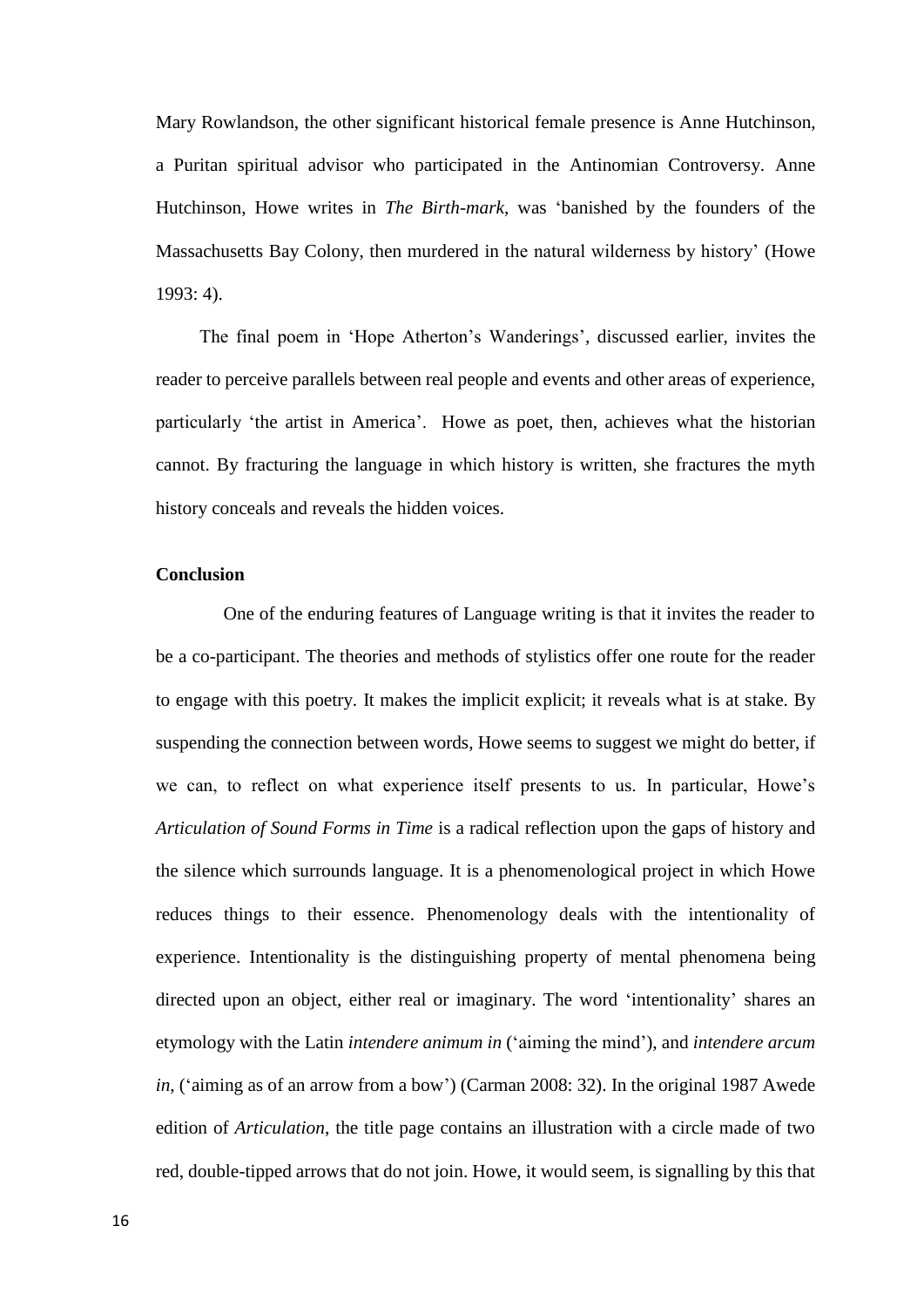the accounts of the events historians have supplied have been wide of the mark. In his writings on phenomenology Merleau-Ponty perceives intentional content 'not as representation, but as a kind of bodily "sense" or "direction" (sens) toward the world' (Carman 2008: 32). Howe, then, shifts the reader's understanding from the world of fact to that of essence. Meaning is not inherent in a text, but is created in the relationship between the reader and the text. It is a dynamic process that happens between the writing and the reading, in the voicing and the gesture of the page. As Merleau-Ponty writes, 'The meaning occurs at the intersection, in the interval between words' (Mearleau-Ponty 1960: 41) By seeking to articulate pre-reflective experience that is implicit, first-order awareness rather than second-order cognition, Howe constructs a dialectic of 'perceptual meaning' versus 'language meaning'. Reducing language to its elemental parts discloses what has been hidden: the reader perceives pre-reflective experience before conscious reflection takes over through the certainties of syntax and the activation of familiar schema. In this way, Howe over-writes the notion of 'Manifest Destiny': she fractures and re-contextualizes the discourse of dominance in order to insert oppositional perspectives.

**.** 

<sup>i</sup> The phrase 'Manifest Destiny' itself was not coined until 1845, when John O'Sullivan described it as 'the fulfilment of our manifest destiny to overspread the continent allotted by Providence….' (*'*Manifest Destiny' *1992*The sense in which Howe is using it is nevertheless an accurate description in terms of the early expansionist policies in the Revolutionary period.

ii Howe's early poem, 'Pythagorean Silence,' opens with a reference to the wood (Howe 1990b:17). It also alludes to Ovid's Daphne, who is turned into a tree in order to avoid Apollo's attentions. Moreover, as Montgomery notes, a number of modernist poets including Pound, Eliot and H.D. use the tree as a motif (Montgomery 2006: 617).

iii In 'Projective Verse' Olson addresses the issue of the line in relation to the breath and the performing body. He does not really address the issue of syntax, other than to say that grammar is 'inherited', a convention which must be broken, that tense must be 'kicked around anew' in order to endow a poem with a greater sense of immediacy, and that the sentence itself is 'lightning, as passage of force from subject to object', the 'VERB between two nouns' (Allen 1999: 386-394). What Howe does is to remove even the verb, and hence tense; there is therefore nothing between two nouns, thus enacting a clearing.

iv 'The Liberties' appears in the 1990 *The Europe of Trusts* together with 'Pythagorean Silence', 'Defenestration of Prague' and a preface, which is a statement of poetics titled 'THERE ARE NOT LEAVES ENOUGH TO CROWN TO COVER TO CROWN TO COVER'. This article uses this 1990 edition.

<sup>v</sup> Semantic deviation is when meaning relations are logically inconsistent or paradoxical in some way.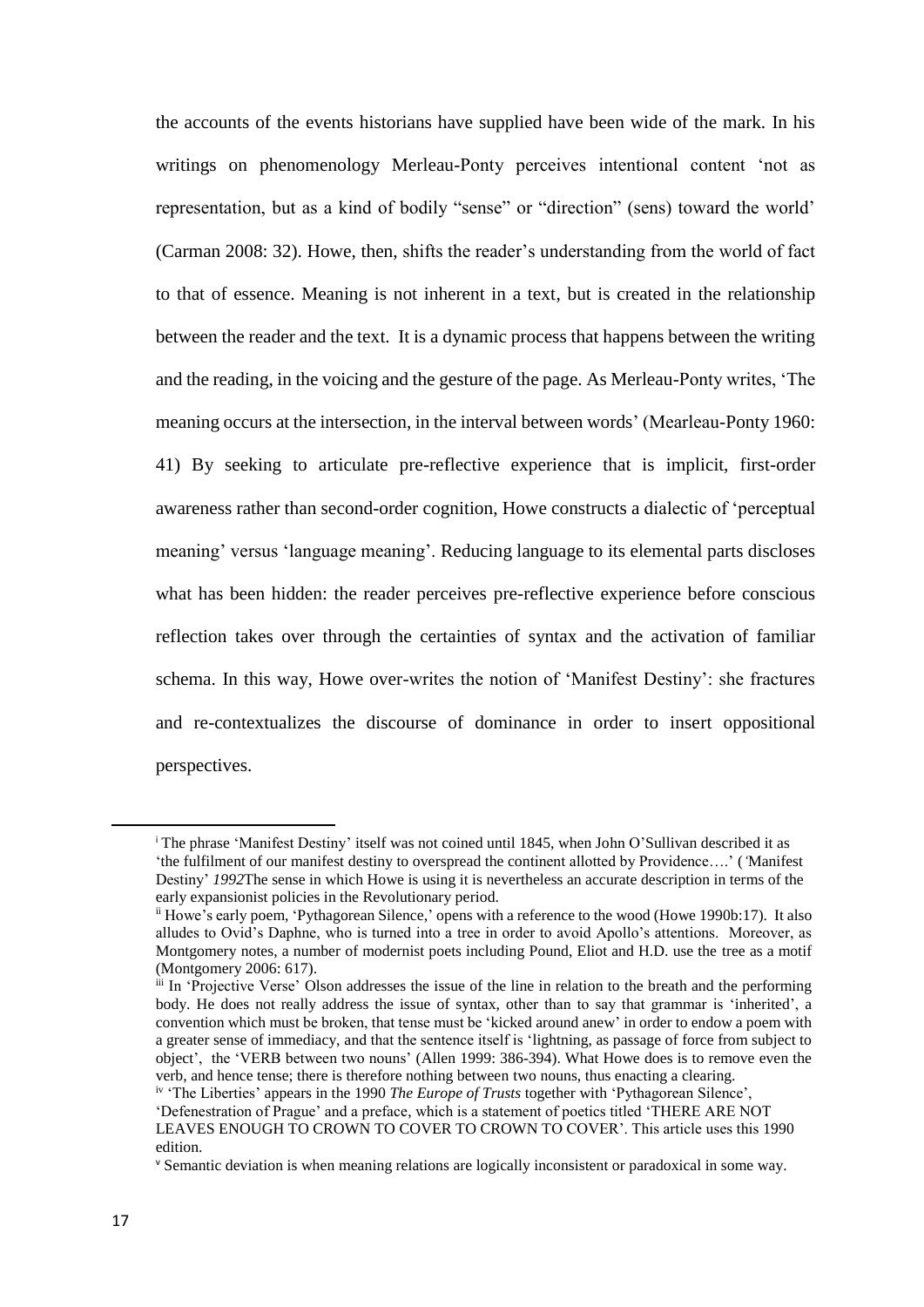vi Parts of Howe's essay 'The Captivity and Restoration of Mrs Mary Rowlandson' were published in 1985 and later re-published in *The Birth-mark* (1993).

vii Mildenberg is writing on Gertrude Stein's *Tender Buttons*. However, there are many parallels between Stein and Howe in their experiments with the formal qualities of language, and what motivates these.

### **Works Cited**

1

Allen, Donald (ed) (1999), *Human Universe and Other Essays*, San Francisco, Grove.

Back, Rachel Tzvia (2002), *Led by Language*: *The Poetry and Poetics of Susan Howe*, Tuscaloosa: The University of Alabama Press.

Carman, Taylor (2008), *Merleau-Ponty*, London & New York: Routledge.

Cixous, Hélèn (1989), 'Castration or decapitation?' in Robert David and Ronald Schliefer (eds), *Contemporary Literary Criticism: Literary and Cultural Studies*, 2 edn. New York: Longman.

Collis, Stephen (2004), 'Drawing the Curtain on The Midnight', *Jacket 25* 2004 at [www.jacketmagazine.com/25/collis-s-howe.html](http://www.jacketmagazine.com/25/collis-s-howe.html) (viewed 10 December 2013).

Cook, Guy (1994), *Discourse and Literature: The Interplay of Form and Mind*, Oxford: Oxford University Press.

Howe, Susan (1987), *Articulation of Sound Forms in Time*, Windsor, VT: Awede.

- --- (1990a), 'Encloser', in Charles Bernstein (ed), *The Politics of Poetic Form: Poetry and Public Policy*, New York: Roof, pp. 175-96.
- --- (1990b), *The Europe of Trusts,* New York: New Directions.
- --- (1990c), *Singularities*, Middleton, CT: Wesleyan University Press.
- --- (1993), *The Birth-mark: Unsettling the Wilderness in American Literary History*, Middletown, CT: Wesleyan University Press.
- --- (1985), *My Emily Dickinson,* Berkeley, CA: North Atlantic Books.
- Keller, Lynn (1995), 'An Interview with Susan Howe', *Contemporary Literature* 36: 1, pp. 1-34.
- Lakoff, George and Mark Johnson (1980), *Metaphors We Live By*, Chicago, IL and London: University of Chicago Press.
- 'Manifest Destiny' (1992), in Robert McHenry (ed), *The New Encyclopaedia Britannica* 15<sup>th</sup> edn, Vol. 7, Chicago: University of Chicago, p. 777.
- Merleau-Ponty, Maurice (1960), *Signs,* trans. R. McCleary. Evanston: Northwestern University Press.